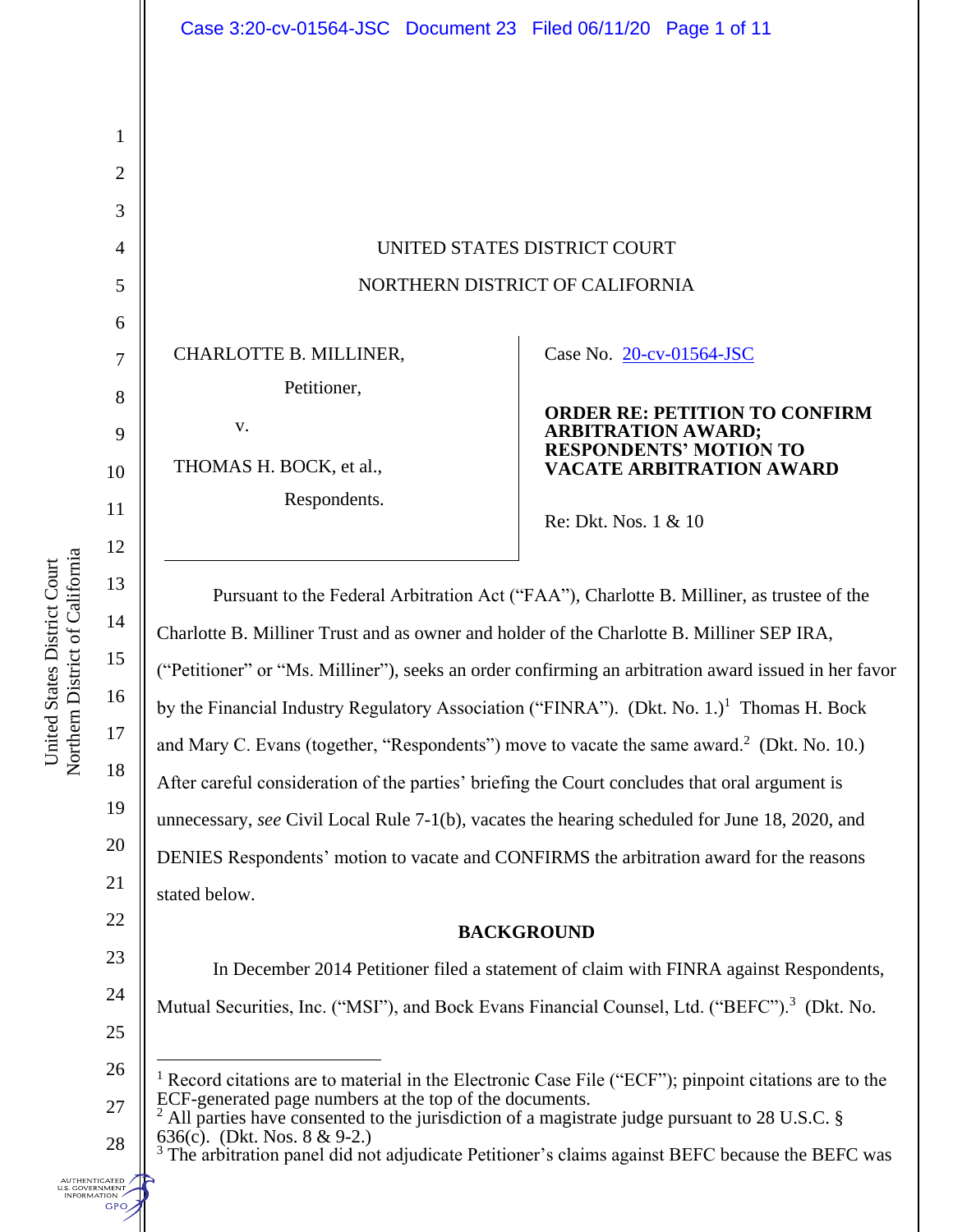United States District Court<br>Northern District of California Northern District of California United States District Court

| $\mathbf{1}$   | 1-1 at 2.) Petitioner alleged that Respondents, as licensed and registered principals of MSI, a                                                                                                                                                                                                                                                                                                                                                                                                                         |
|----------------|-------------------------------------------------------------------------------------------------------------------------------------------------------------------------------------------------------------------------------------------------------------------------------------------------------------------------------------------------------------------------------------------------------------------------------------------------------------------------------------------------------------------------|
| $\overline{2}$ | broker-dealer registered with FINRA, violated federal law and state law and FINRA rules in                                                                                                                                                                                                                                                                                                                                                                                                                              |
| 3              | managing an investment account funded by Petitioner's retirement savings. <sup>4</sup> (Dkt. No. 1-1 at 2-3.)                                                                                                                                                                                                                                                                                                                                                                                                           |
| $\overline{4}$ | Petitioner asserted multiple claims and sought over \$3 million in compensatory damages. (Id. at                                                                                                                                                                                                                                                                                                                                                                                                                        |
| 5              | 3.) Petitioner served her statement of claim on Respondents in January 2015. (Dkt. No. 13-1, Ex.                                                                                                                                                                                                                                                                                                                                                                                                                        |
| 6              | A at 2.) Respondents, as FINRA-regulated financial advisors, agreed to submit to FINRA                                                                                                                                                                                                                                                                                                                                                                                                                                  |
| $\tau$         | arbitration in February 2015. (Dkt. Nos. 1 at $\P$ 9 & 10 at 6-7; see also Dkt. No. 1-3, Ex. 3.) The                                                                                                                                                                                                                                                                                                                                                                                                                    |
| 8              | FINRA Arbitration Submission Agreement provides, in pertinent part:                                                                                                                                                                                                                                                                                                                                                                                                                                                     |
| 9              | The parties agree to abide by and perform any award(s) rendered<br>pursuant to this Submission Agreement. The parties further agree that<br>a judgment and any interest due thereon, may be entered upon such<br>award(s) and, for these purposes, the parties hereby voluntarily<br>consent to submit to the jurisdiction of any court of competent<br>jurisdiction which may properly enter such judgment. <sup>5</sup>                                                                                               |
| 10             |                                                                                                                                                                                                                                                                                                                                                                                                                                                                                                                         |
| 11             |                                                                                                                                                                                                                                                                                                                                                                                                                                                                                                                         |
| 12             |                                                                                                                                                                                                                                                                                                                                                                                                                                                                                                                         |
| 13             | (Dkt. No. 1-3, Ex. 3 at 2-5.)                                                                                                                                                                                                                                                                                                                                                                                                                                                                                           |
| 14             | The parties stipulated to a stay of proceedings in March 2016 pending related litigation in                                                                                                                                                                                                                                                                                                                                                                                                                             |
| 15             | federal court; specifically, a class action suit Petitioner brought against MSI. (Dkt. No. 1-1 at 4.)                                                                                                                                                                                                                                                                                                                                                                                                                   |
| 16             | In June 2019 Petitioner notified the FINRA arbitration panel ("the Panel") that the district court                                                                                                                                                                                                                                                                                                                                                                                                                      |
| 17             | dismissed the case against MSI, and the arbitration was reactivated on June 26, 2019. (Dkt. Nos.                                                                                                                                                                                                                                                                                                                                                                                                                        |
| 18             | 1-1 at 4; 10 at 7; Dkt. No. 10-1, Ex. 3 at 108.) Petitioner then submitted a letter to the Panel                                                                                                                                                                                                                                                                                                                                                                                                                        |
| 19             | advising it that Petitioner had settled with MSI and was dismissing her claims against MSI. (Dkt.                                                                                                                                                                                                                                                                                                                                                                                                                       |
| 20             | No. 1-1 at 4.)                                                                                                                                                                                                                                                                                                                                                                                                                                                                                                          |
| 21             | The Panel held an "Initial Prehearing Conference" <sup>6</sup> with the parties on July 26, 2019,                                                                                                                                                                                                                                                                                                                                                                                                                       |
| 22             |                                                                                                                                                                                                                                                                                                                                                                                                                                                                                                                         |
| 23             | not a FINRA member and thus did not voluntarily submit to FINRA arbitration. (Dkt. No. 1-1 at                                                                                                                                                                                                                                                                                                                                                                                                                           |
| 24             | 4.)<br><sup>4</sup> The conduct at issue in the FINRA arbitration was also the subject of two actions brought by                                                                                                                                                                                                                                                                                                                                                                                                        |
| 25             | Petitioner in the district court. See Milliner v. Bock Evans Fin. Counsel, Ltd., 15-cv-01763-JD<br>(N.D. Cal. Apr. 20, 2015); Milliner v. Mutual Sec., Inc., No. 4:15-cv-03354-DMR (N.D. Cal. July<br>21, 2015).<br>$5$ There is no dispute that the Northern District of California has jurisdiction over the award.<br>$6$ Although the document characterizes the July 2019 hearing as an "Initial Prehearing"<br>Conference," the record reflects that the Panel held previous hearings with the parties. (See Dkt. |
| 26             |                                                                                                                                                                                                                                                                                                                                                                                                                                                                                                                         |
| 27             |                                                                                                                                                                                                                                                                                                                                                                                                                                                                                                                         |
| 28             | No. 10-1, Ex. 12 at 198 (FINRA award recognizing that the Panel held "pre-hearing"<br>conference[s]" on July 27, 2015 and March 21, 2016).)                                                                                                                                                                                                                                                                                                                                                                             |
|                | 2                                                                                                                                                                                                                                                                                                                                                                                                                                                                                                                       |
|                |                                                                                                                                                                                                                                                                                                                                                                                                                                                                                                                         |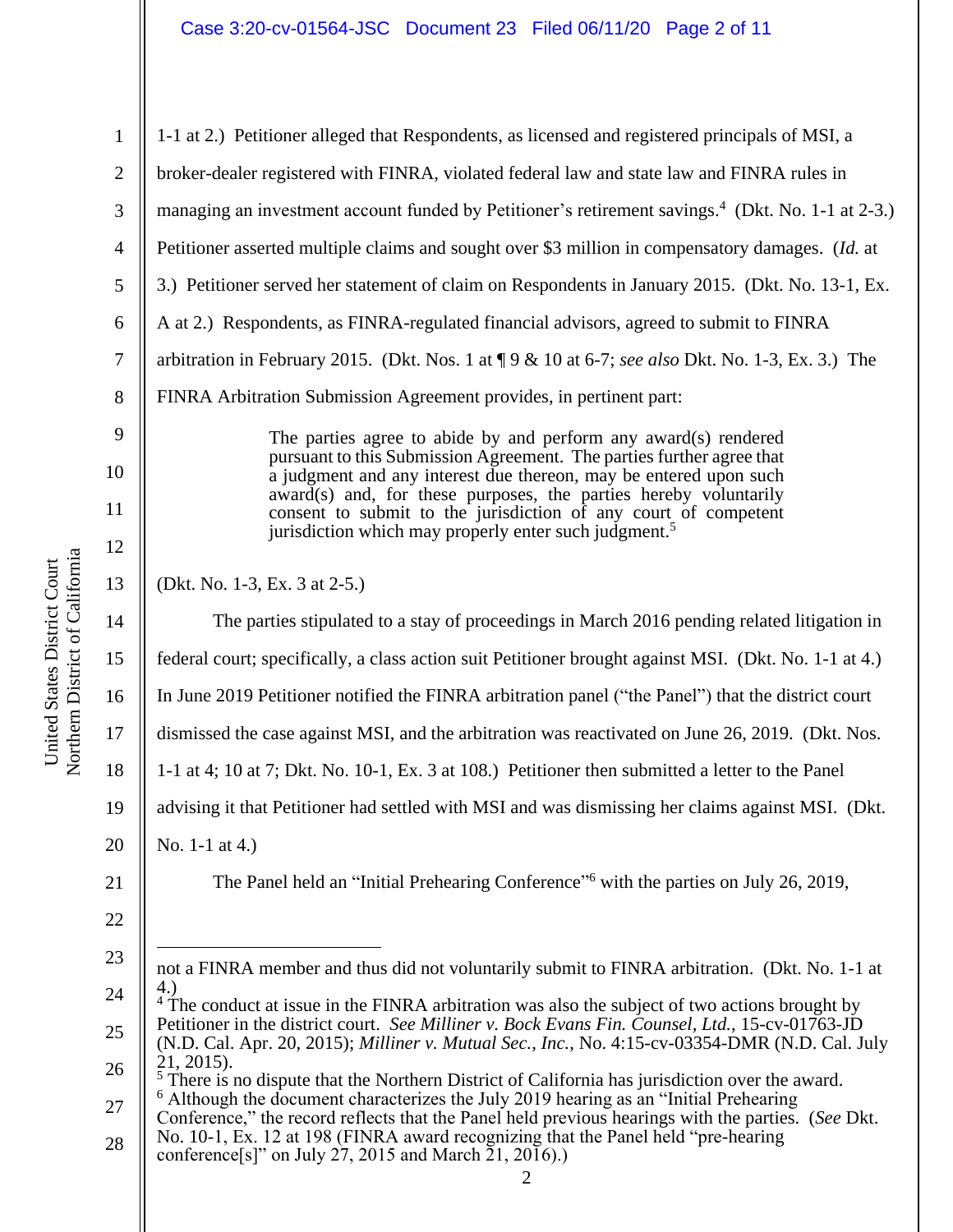### Case 3:20-cv-01564-JSC Document 23 Filed 06/11/20 Page 3 of 11

during which it set the arbitration hearing dates for November 12-13, 2019. (Dkt. No. 10-1, Ex. 4

at 111, 113.) The Panel set September 6, 2019 as the "[l]ast day to serve discovery requests" and

November 8, 2019 as the deadline to respond to discovery requests. (*Id.* at 114 ("The parties have

1

2

3

4 5 6 7 8 9 10 11 12 13 14 15 16 17 18 19 20 21 22 23 24 agreed that responses to discovery requests are due 11/08/2019").) Further, the parties' prehearing briefs and witness lists were both due by November 1, 2019. (*Id.* at 116.) On September 12, 2019, Respondents moved pursuant to the FINRA arbitration rules ("FINRA Rules") to postpone the hearing because the discovery response deadline of November 8 provided "only two business days before the scheduled hearing" in which to review the responses. Thus, Respondents asserted that the deadline was impractical because: (1) the deadline "prevents the parties from complying with FINRA Rule 12514, requiring that the parties exchange proposed exhibits at least 20-days before the first scheduled hearing session"; (2) the deadline prevents the parties from complying with FINRA Rule 12503, which requires that motions to compel discovery "be made at least 20 days before a scheduled hearing" and provides a briefing schedule for such motions; and (3) the propounding party would not know until November 8, 2019 whether "documents requested in discovery may be appropriately subpoenaed from a non-party" because the opposing party objected to the requested discovery. (Dkt. No. 10-1, Ex. 5 at 119-22.) Respondents requested to postpone the hearing to give the parties "an appropriate amount of time to execute discovery and respond accordingly," allow "a discovery dispute hearing if necessary," and enable the parties to "adequately prepare the case for hearing." (*Id.* at 121.) Petitioner opposed the motion on the grounds that Respondents argued only "that they *may* need more time to complete discovery, but fail to identify anything they need that they don't already have," and that Respondents failed to meet and confer in good faith to resolve the issue. (Dkt. No. 13-2, Ex. B at 2-6.) The Panel denied Respondents' motion to postpone without comment on October 5, 2019. (Dkt. No. 10-1, Ex. 6 at 125-26.)

25 26 27 28 The parties served their discovery responses by the November 8, 2019 deadline. Petitioner "objected to every discovery request and did not provide any responding documents." (Dkt. Nos. 10 at 8 & 10-1, Ex. 9 at 178-85 (Petitioner's "Response to Request for Documents and Information").) Respondents did not file a motion to compel. (*See* Dkt. No. 10 at 17-18.)

Northern District of California Northern District of California United States District Court United States District Court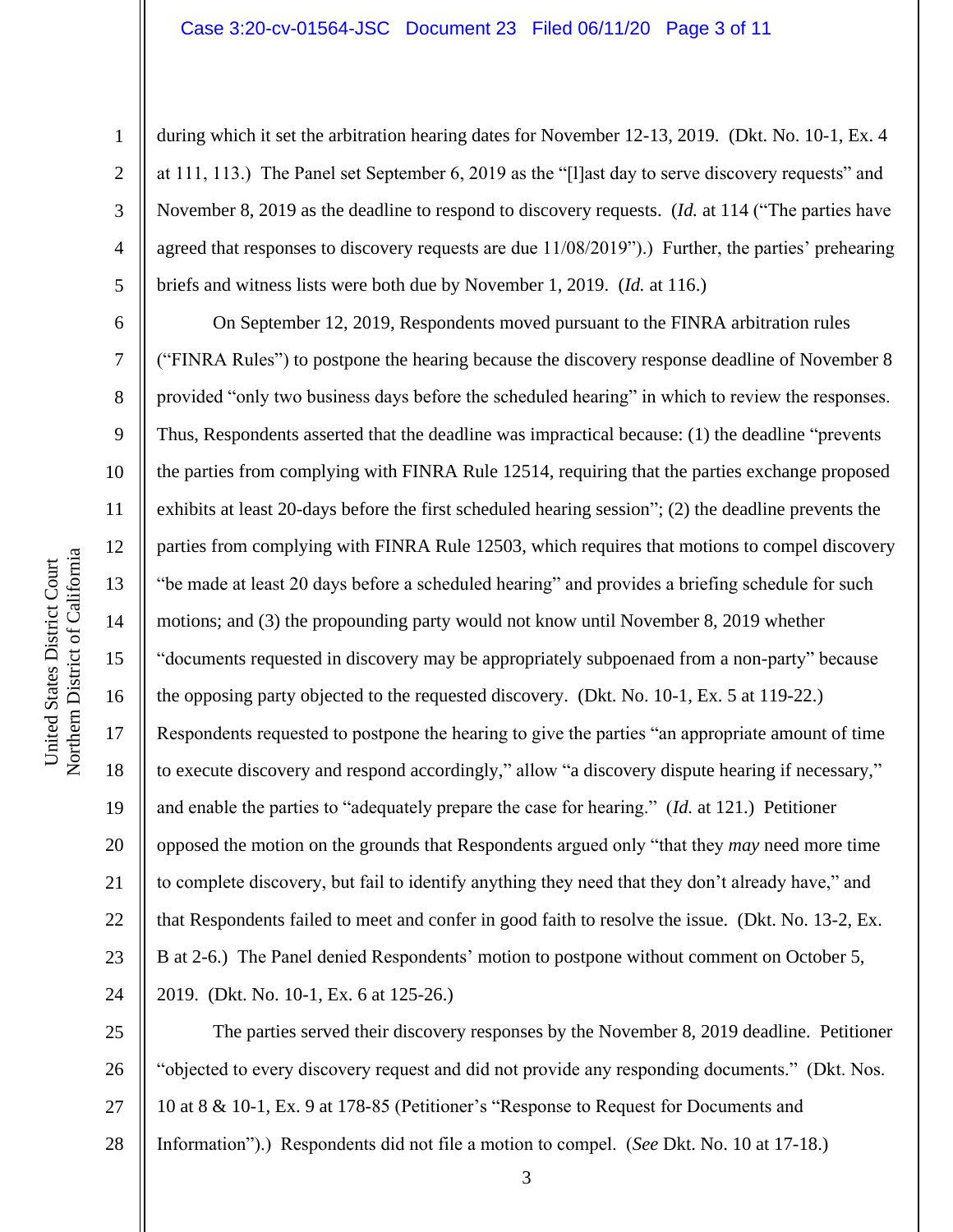## Case 3:20-cv-01564-JSC Document 23 Filed 06/11/20 Page 4 of 11

The arbitration commenced as scheduled on November 12-13, 2019. At the conclusion of the hearing, the Panel asked both parties to provide additional evidence. First, the Panel asked Petitioner to provide 'third party statements confirming that the stocks that Respondents had purchased into the Accounts had been liquidated." (Dkt. No. 12 at 13-14.) Petitioner provided the requested documents on November 18, 2019. (Dkt. Nos. 12 at 14 & 13-3, Ex. C at 2.) The Panel also "orally asked Respondents to see if non-party MSI would voluntarily produce certain documents. Respondents provided all responsive documents provided by MSI to the [P]anel on November 26, 2019." (Dkt. No. 10 at 9; *see also* Dkt. No. 13-4, Ex. D.) On December 3, 2019, the Panel again requested additional information before rendering its decision; specifically, certain information sought by Respondents in their request for production. (*See* Dkt. No. 10-1, Ex. 10 at 188.) Petitioner responded to the Panel's request and provided responsive documents on December 13, 2019. (Dkt. No. 10-1, Ex. 11 at 190-94.)

15 16 The Panel issued a unanimous award in Petitioner's favor on January 13, 2020, finding Respondents jointly and severally liable and awarding Petitioner \$773,527.13 in compensatory damages. (Dkt. No. 10-1, Ex. 12 at 198.) The award states, in pertinent part, that the Panel "consider[ed] the pleadings, the testimony and evidence presented at the hearing, and the posthearing submissions" in rendering its decision. (*Id.*) Under the FINRA Rules, "[u]nless the applicable law directs otherwise, all awards rendered under the Code are final and are not subject to review or appeal." (Dkt. No. 10-1, Ex. 1 at 91 (FINRA Code of Arbitration Procedure for Customer Disputes, Rule 12904).)

20 21 22

1

2

3

4

5

6

7

8

9

10

11

12

13

14

17

18

19

Petitioner filed the instant petition to confirm the award on March 3, 2020. (Dkt. No. 1.) Respondents filed their motion to vacate the award on April 13, 2020. (Dkt. No. 10.)

23 Respondents' motion is fully briefed, (*see* Dkt. Nos. 12 & 15). 7

24

//

<sup>26</sup> 27 28 <sup>7</sup> Pursuant to Civil Local Rule 7-3(d)(1), Petitioner objects to the Supplemental Declaration of Respondents' Counsel Rebecca Mastel, (Dkt. No. 14), on the grounds that the exhibit included with Ms. Mastel's declaration is an incomplete portion of the arbitration hearing transcript, (*see* Dkt. No. 16). Petitioner's objection is moot, however, because the challenged evidence is not necessary to resolve the parties' dispute and was not considered by the Court.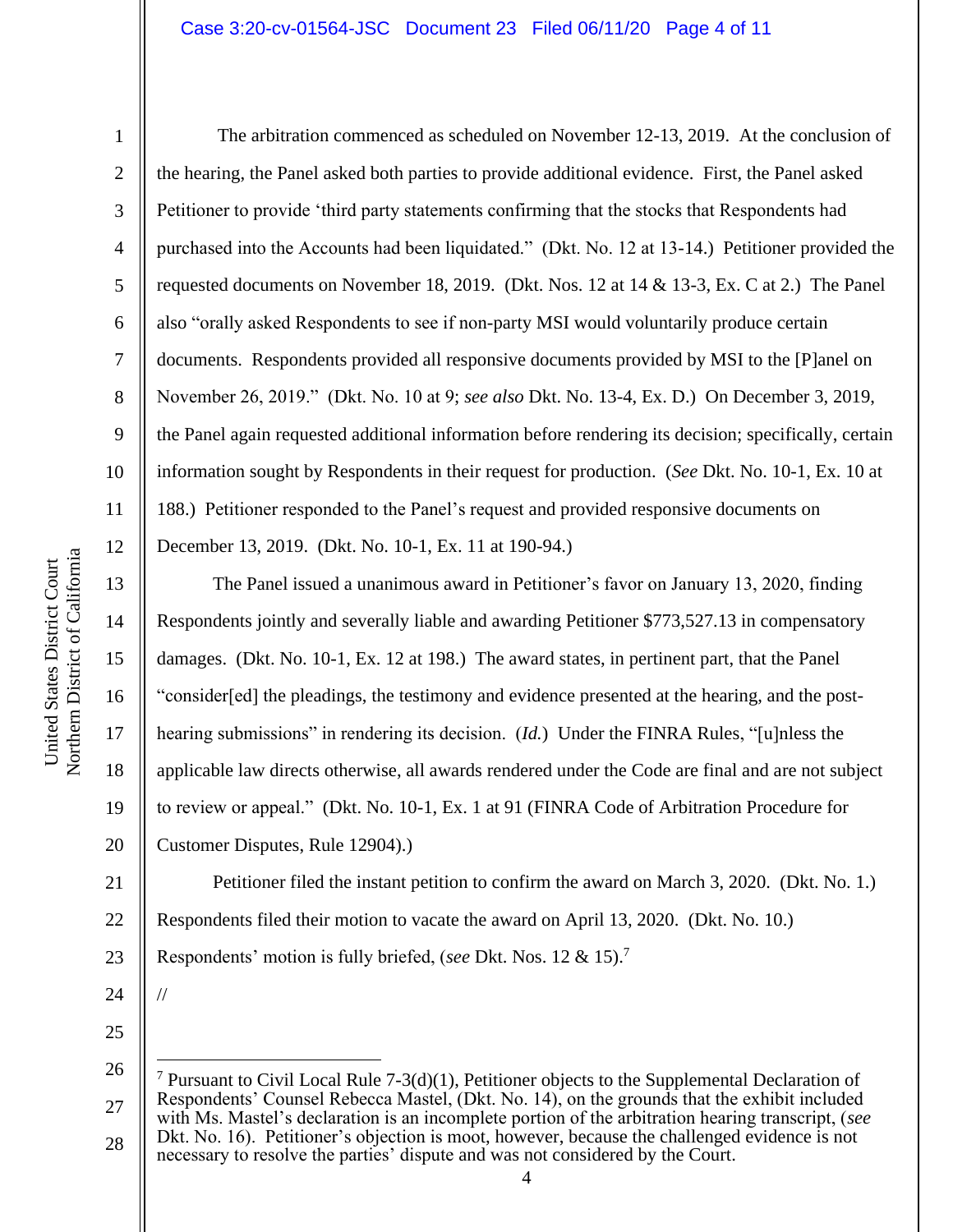|          | Case 3:20-cv-01564-JSC Document 23 Filed 06/11/20 Page 5 of 11                                                                                                                                                               |
|----------|------------------------------------------------------------------------------------------------------------------------------------------------------------------------------------------------------------------------------|
| 1        | <b>DISCUSSION</b>                                                                                                                                                                                                            |
| 2        | The FAA provides, in pertinent part:                                                                                                                                                                                         |
| 3        |                                                                                                                                                                                                                              |
| 4        | If the parties in their agreement have agreed that a judgment of the<br>court shall be entered upon the award made pursuant to the arbitration,<br>and shall specify the court, then at any time within one year after the   |
| 5        | award is made any party to the arbitration may apply to the court so<br>specified for an order confirming the award, and thereupon the court                                                                                 |
| 6        | must grant such an order unless the award is vacated, modified, or<br>corrected as prescribed in sections 10 and 11 of this title.                                                                                           |
| 7        | 9 U.S.C. § 9. Section 10(a) of the FAA provides the exclusive grounds on which a court may                                                                                                                                   |
| 8        | vacate an arbitration award:                                                                                                                                                                                                 |
| 9        | (1) where the award was procured by corruption, fraud, or undue                                                                                                                                                              |
| 10       | means;                                                                                                                                                                                                                       |
| 11       | (2) where there was evident partiality or corruption in the arbitrators,<br>or either of them;                                                                                                                               |
| 12       | (3) where the arbitrators were guilty of misconduct in refusing to                                                                                                                                                           |
| 13<br>14 | postpone the hearing, upon sufficient cause shown, or in refusing to<br>hear evidence pertinent and material to the controversy; or of any<br>other misbehavior by which the rights of any party have been<br>prejudiced; or |
| 15       | (4) where the arbitrators exceeded their powers, or so imperfectly                                                                                                                                                           |
| 16       | executed them that a mutual, final, and definite award upon the<br>subject matter submitted was not made.                                                                                                                    |
| 17       | 9 U.S.C. § 10(a); see also U.S. Life Ins. v. Superior Nat'l Ins. Co., 591 F.3d 1167, 1173 (9th Cir.                                                                                                                          |
| 18       | 2010) (holding that Section 10 lists the exclusive grounds for vacating an arbitration award).                                                                                                                               |
| 19       | "Section $10(a)$ 's limited grounds are "designed to preserve due process but not to permit                                                                                                                                  |
| 20       | unnecessary public intrusion into private arbitration procedures." <i>Id.</i> (internal quotation marks                                                                                                                      |
| 21       | and citation omitted). "The burden of establishing grounds for vacating an arbitration award is on                                                                                                                           |
| 22       | the party seeking it." U.S. Life, 591 F.3d at 1173.                                                                                                                                                                          |
| 23       | <b>Motion to Vacate</b><br>I.                                                                                                                                                                                                |
| 24       | Respondents move to vacate the arbitration award pursuant to section $10(a)(3),(4)$ on the                                                                                                                                   |
| 25       | grounds that: (1) the Panel failed to postpone the hearing despite Respondents' showing of good                                                                                                                              |
| 26       | cause; and (2) the Panel failed to allow Respondents "time to conduct adequate discovery." (Dkt.                                                                                                                             |
| 27       | No. 10 at 10, 15.) The gravamen of Respondents' motion is that the Panel acted contrary to the                                                                                                                               |
| 28       | FINRA Rules and in doing so failed to afford Respondents a fundamentally fair hearing.                                                                                                                                       |

United States District Court<br>Northern District of California Northern District of California United States District Court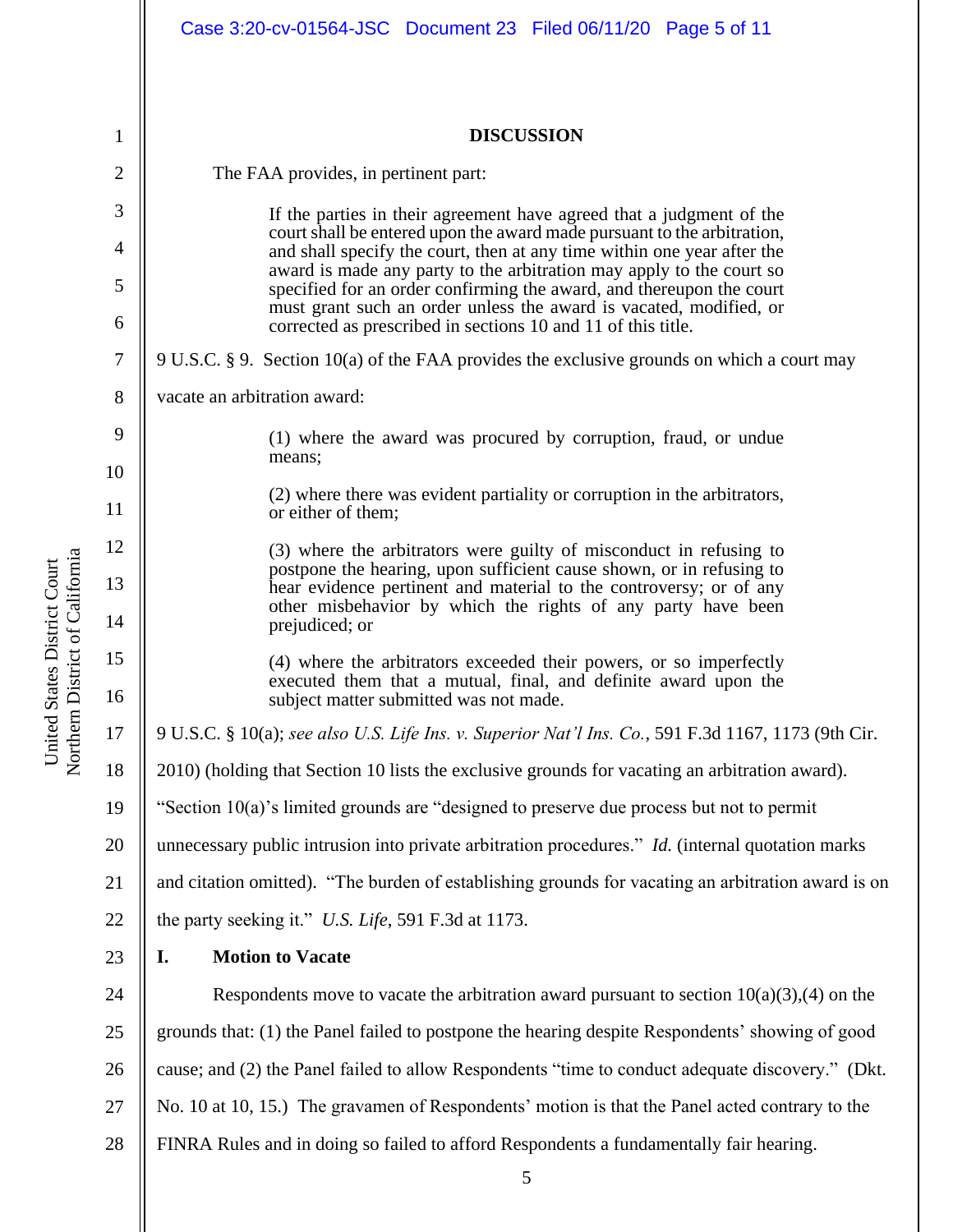Petitioner opposes the motion to vacate on the grounds that it is untimely, $\delta$  and that, in any event,

2 Respondents fail to establish grounds for vacatur. (Dkt. No. 12.)

3

4

5

6

7

8

9

10

11

12

13

1

# **A. Respondents' Motion to Vacate is Timely**

Under the FAA, "[n]otice of a motion to vacate, modify, or correct an award must be served upon the adverse party or his attorney within three months after the award is filed or delivered." 9 U.S.C. § 12. Because the FAA does not provide the procedure "for calculating the 'within three months' period," courts must look to Federal Rule of Civil Procedure 6(a). *Stevens v. Jiffy Lube Int'l, Inc.*, 911 F.3d 1249, 1252 (9th Cir. 2018). Under Rule 6:

> When the period is stated in days or a longer unit of time: (A) exclude the day of the event that triggers the period; (B) count every day, including intermediate Saturdays, Sundays, and legal holidays; and (C) include the last day of the period, but if the last day is a Saturday, Sunday, or legal holiday, the period continues to run until the end of the next day that is not a Saturday, Sunday, or legal holiday.

Fed. R. Civ. P. 6(a)(1).

14 15 16 17 18 19 20 21 22 23 24 The Panel issued the arbitration award on January 13, 2020. Thus, Respondents' motion to vacate was due April 12, 2020. *See Stevens*, 911 F.3d at 1252 ("'[C]ount[ing] every day,' Fed. R. Civ. P.  $6(a)(1)(B)$ , a month beginning on the fifteenth concludes on the fourteenth of the following month—just as the month beginning January 1 concludes on January 31, not February 1; and just as the week beginning on Monday concludes on Sunday, not the following Monday."). However, because April 12, 2020 was a Sunday, Respondents' motion to vacate was due the next day— April 13, 2020. *See* Fed. R. Civ. P. 6(a)(1)(C). Respondents filed their motion on April 13, 2020; therefore, the motion is timely. **B. Respondents Fail to Establish Grounds to Vacate** As previously discussed, Respondents' argument in support of vacatur is two-pronged: (1) the Panel erred in failing to postpone the hearing; and (2) the Panel failed to allow Respondents

<sup>26</sup> 27 28 <sup>8</sup> Petitioner's opposition also asserts that Respondents' motion contains "numerous unsupported factual representations" because they "failed to provide th[e] Court with any transcript of [the arbitration] proceedings." (Dkt. No. 12 at 15.) Petitioner does not, however, specify which factual assertions are unsupported or inaccurate. Thus, the Court declines to address this argument.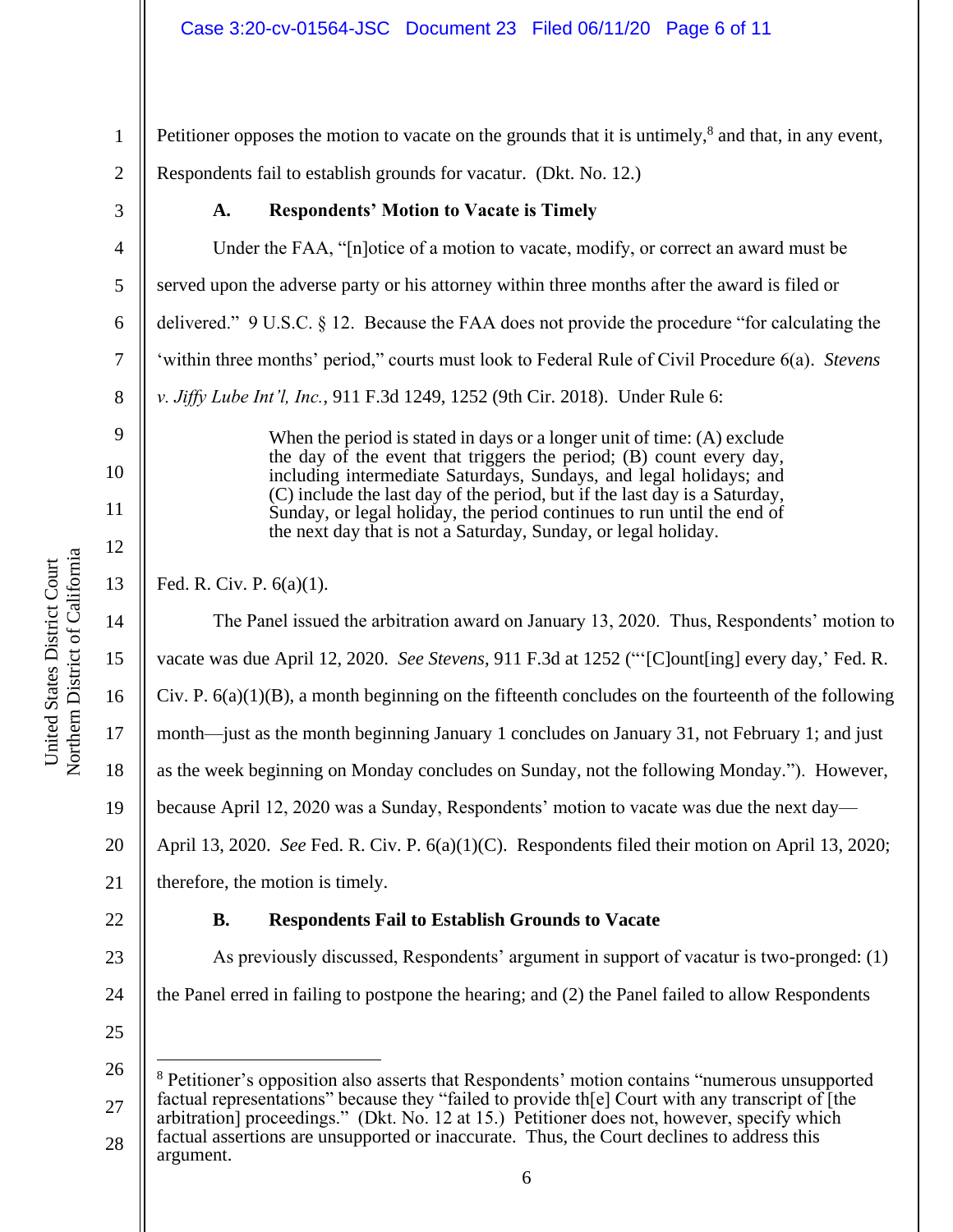1 2 adequate time to conduct discovery in accordance with FINRA Rules. The Court addresses each argument in turn.

3

4

5

6

7

8

9

10

11

12

13

14

15

16

17

## **1. Denial of Motion to Postpone**

Respondents argue that the Panel's denial of Respondents' motion to postpone the hearing denied "them the discovery process they were entitled to under both due process and the arbitration contract." (Dkt. No. 15 at 4.) They assert that the Panel had no reasonable basis to deny their request, and the denial was instead arbitrary and constitutes misconduct under section 10(a)(3) because it prohibited Respondents from conducting adequate discovery. The Court disagrees.

Arbitrators are "provided with broad discretion and great deference in their determinations of procedural adjournment requests." *Fordjour v. Washington Mut. Bank*, No. C 07-1446 MMC (PR), 2010 WL 2529093, at \*5 (N.D. Cal. June 18, 2010). "While the arbitrary denial of a reasonable request for a postponement may serve as a ground for vacating the arbitration award, if there exists a reasonable basis for the arbitrator's considered decision not to grant a postponement, no misconduct will be found." *Id.* (citation omitted). Vacatur under section 10(a)(3) is only warranted if the denial of a postponement denied a party a fundamentally fair arbitration proceeding. *Id.* 

18 19 20 21 22 23 24 25 26 27 28 Here, the Panel denied Respondents' motion to postpone without comment; however, that is of no moment because "arbitrators are not required to state the reasons for their decisions." *See A.G. Edwards & Sons, Inc. v. McCollough*, 967 F.2d 1401, 1403 (9th Cir. 1992). The record demonstrates at least two reasonable bases for the Panel's decision to deny Respondents' request. First, Respondents' expressly agreed to the discovery deadlines set at the July 26, 2019 scheduling hearing, (*see* Dkt. No. 10-1, Ex. 4 at 114 (noting "[t]he parties have agreed that responses to discovery requests are due 11/08/2019")), and there is no indication that Respondents disagreed with any of the other dates set at the July 2019 hearing, including the November 12-13 arbitration hearing dates. Presumably Respondents were aware of the FINRA Rules at the July 2019 hearing and if they had concerns about the discovery deadlines they could have raised them at that time. They did not do so; instead, they agreed to the schedule. That the Panel did not postpone the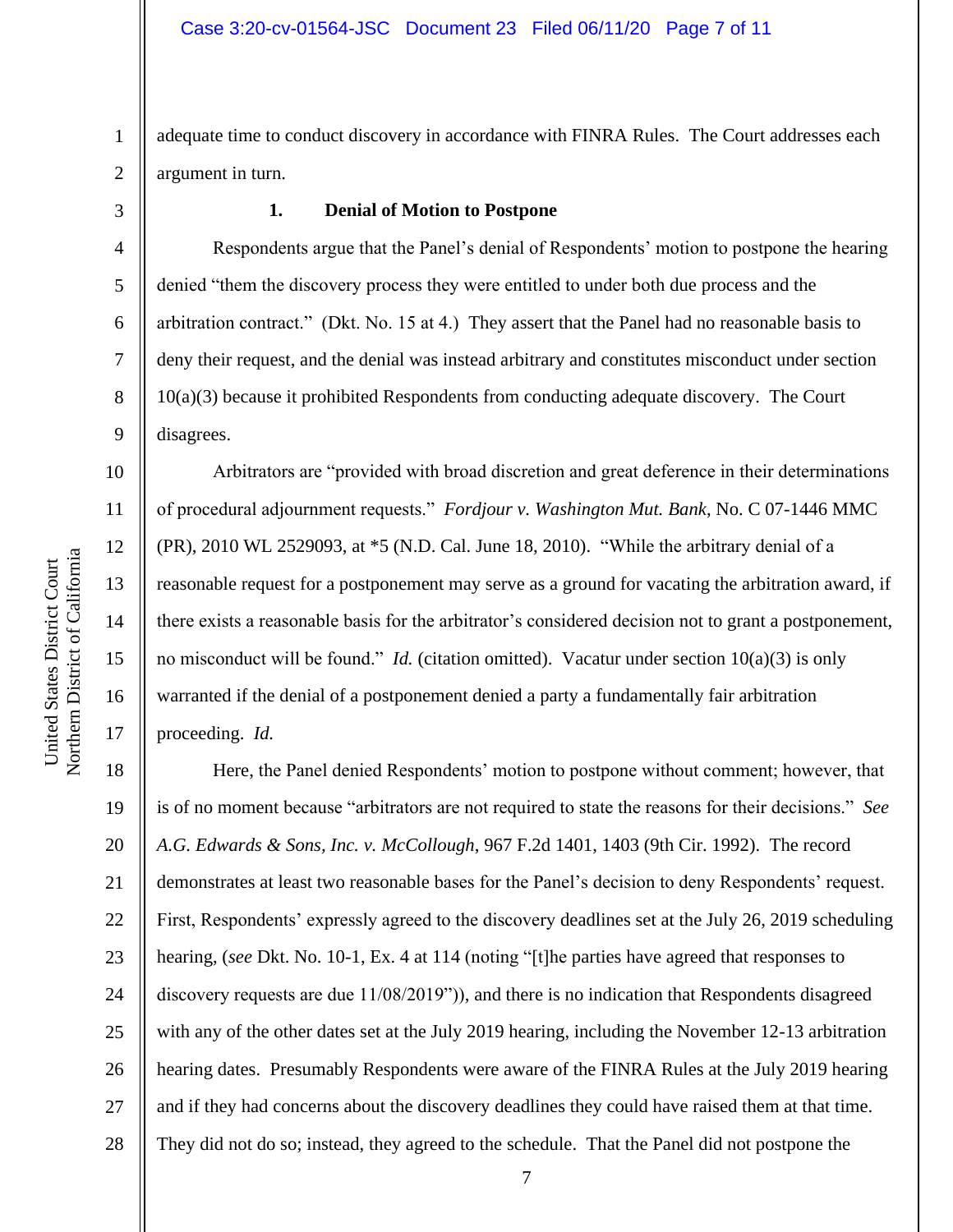## Case 3:20-cv-01564-JSC Document 23 Filed 06/11/20 Page 8 of 11

hearing based on concerns Respondents raised roughly 7 weeks later and 2 months before the arbitration hearing based on their "recent review of the case, anticipated discovery, and previously exchanged discovery requests prior to the stay being issued," does not evince misconduct. This is especially true given that Respondents' motion did not specify an actual discovery dispute but asserted only "that there is a high probability that the parties will experience some dispute over discovery." (Dkt. No. 10-1, Ex. 5 at 120.)

Second, Petitioner opposed the request to postpone the hearing. Petitioner's opposition asserted that Respondents failed to "identify anything they need [discovery-wise] that they don't already have," and that Respondents failed to meet and confer in good faith as required under the FINRA Rules. (Dkt. No. 13-2, Ex. B at 2-6.) Either of those grounds constitutes a reasonable basis to deny Respondents' request to postpone.

Finally, and as explained below, Respondents fail to show that the discovery deadlines resulted in a hearing that was not fundamentally fair.

## **2. Adequate Discovery under the FINRA Rules**

Respondents assert that vacatur is warranted pursuant to section  $10(a)(4)$  because the Panel failed to abide by the FINRA Rules in conducting the arbitration; specifically, the discovery processes and timelines set forth in Rules 12503 and 12509 (requiring that written motions to compel discovery, like all motions, be "served at 20 days before a scheduled hearing unless the panel decides otherwise") and Rule 12514 (requiring parties to submit 20 days before the hearing exhibits and list of witnesses they intend to use at the hearing). Respondents argue that the schedule set forth at the July 2019 hearing made compliance with those rules impossible, thereby denying Respondents their "rights under the arbitration contract." (Dkt. No. 10 at 19.)

23 24 25 26 27 28 Respondents' argument has superficial appeal. In submitting to arbitration under the FINRA Rules it is reasonable for a party to expect that the arbitration will be conducted in accordance with those rules. Again, however, the argument is undercut because Respondents *expressly agreed* to the discovery deadlines set at the July 26, 2019 scheduling hearing. (*See* Dkt. No. 10-1, Ex. 4 at 114 ("The parties have agreed that responses to discovery requests are due 11/08/2019").)

1

2

3

4

5

6

7

8

9

10

11

12

13

14

15

16

17

18

19

20

21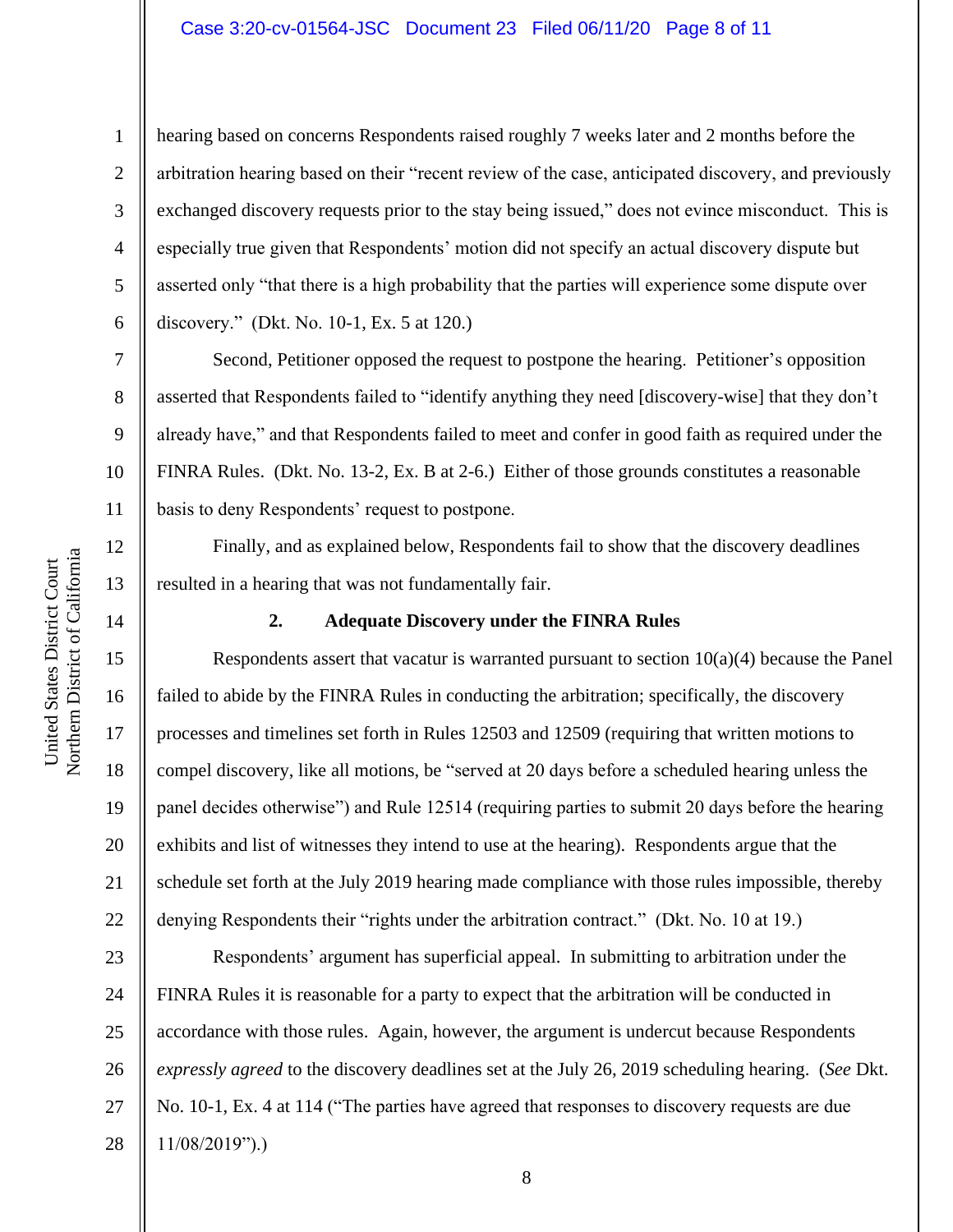## Case 3:20-cv-01564-JSC Document 23 Filed 06/11/20 Page 9 of 11

1

2

3

4

5

6

7

8

9

10

11

12

13

14

15

16

17

Of equal importance, Respondents could have raised any discovery or evidentiary issues with the Panel after the Panel denied Respondents' motion to postpone but before the Panel issued its decision in January 2020. "[I]t is well settled that a party may not sit idle through an arbitration procedure and then collaterally attack that procedure on grounds not raised before the arbitrators when the result turns out to be adverse." *Marino v. Writers Guild of Am. E., Inc.*, 992 F.2d 1480, 1484 (9th Cir. 1993). Instead, parties are "required[ ] to raise their complaints about the arbitration during the arbitration process itself, when that is possible." *Id.*

Respondents did not file a motion to compel after obtaining Petitioner's discovery responses. Their assertion that they could not do so because FINRA Rule 12503 "prohibits the submission of motions within twenty (20) days before a hearing" is wrong. (*See* Dkt. No. 10 at 18.) FINRA Rule 12503's 20-day requirement applies to written motions only; the Rule also provides, in pertinent part: "A party may make motions in writing, *or orally during any hearing session*." (Dkt. No. 10-1, Ex. 1 at 57 (FINRA Rule 12503(a)(1) (emphasis added)).) Thus, Respondents could have moved to compel at the arbitration hearing. They did not do so. Nor do Respondents offer evidence or even argue that they otherwise expressly raised an issue with the Panel during the hearing regarding an inability to defend the claims against them based on inadequate discovery.

18 19 20 21 22 23 24 25 Respondents also fail to show that the discovery process did not result in "a fundamentally fair hearing." *See Sunshine Min. Co. v. United Steelworkers of Am., AFL-CIO, CLC*, 823 F.2d 1289, 1295 (9th Cir. 1987) (noting that arbitration does not "provide the same procedural protection as do judicial proceedings[,]" and "an arbitrator need only grant the parties a fundamentally fair hearing") (internal quotation marks and citation omitted). "A hearing is fundamentally fair if it meets the minimal requirements of fairness—adequate notice, a hearing on the evidence, and an impartial decision by the arbitrator." *Id.* (internal quotation marks and citation omitted).

26 27 28 Here, Respondents fail to show that they were not afforded an "adequate *opportunity* to present [their] evidence and arguments," or "complete [their] presentation of proof *prior to the arbitration decision*." *See U.S Life*, 591 F.3d at 1175 (emphasis added). Respondents do not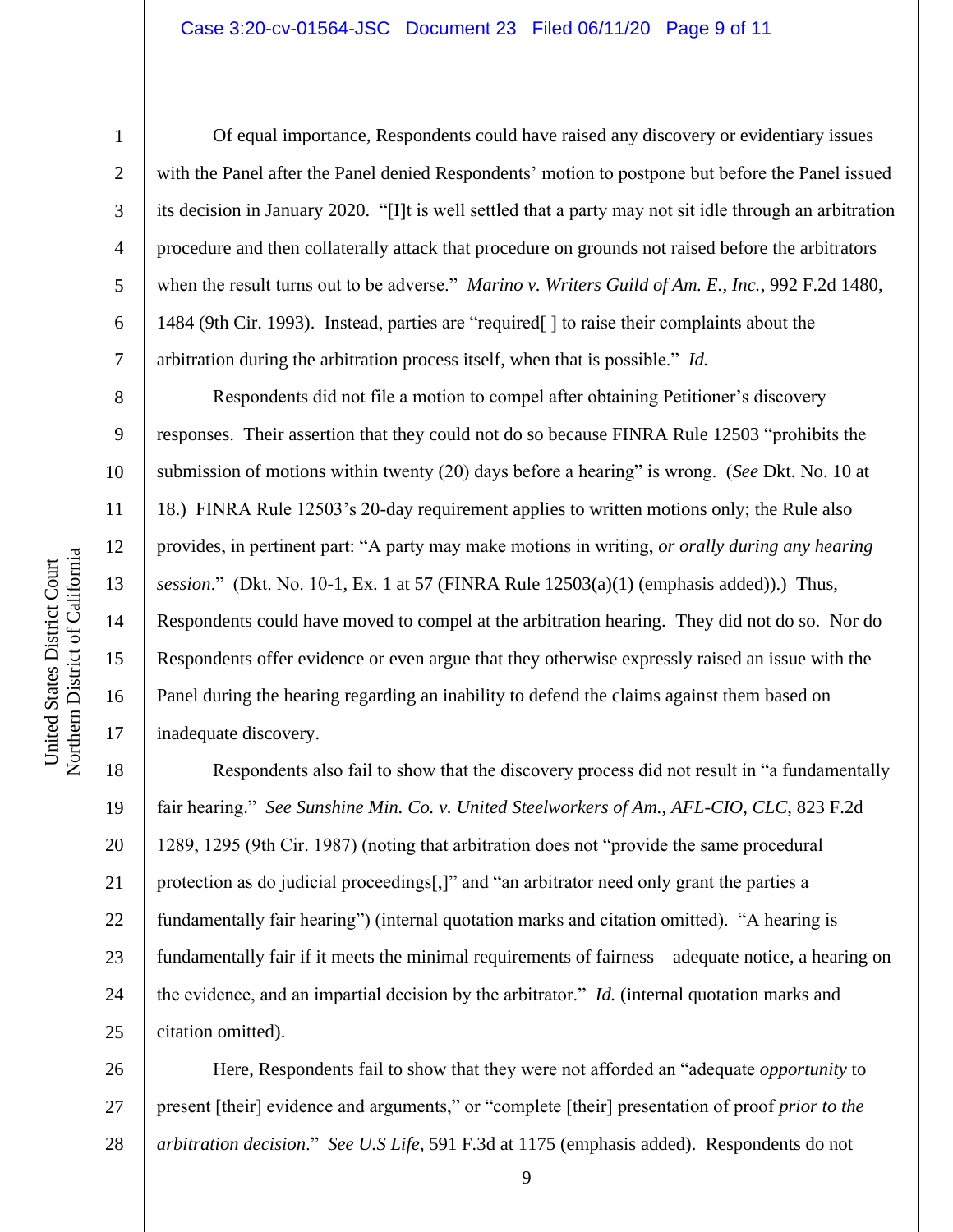## Case 3:20-cv-01564-JSC Document 23 Filed 06/11/20 Page 10 of 11

10 11 12 Northern District of California Northern District of California 13 14 15 16 17

United States District Court

United States District Court

1

2

3

4

5

8

9

6 7 argue that they raised any evidentiary issues with the Panel during the hearing, and following the hearing the Panel requested and received additional evidence from both parties, including documents from Petitioner that were sought by Respondents' discovery request. Respondents' reply briefing asserts that the post-hearing submissions do not cure the prejudice that resulted from being unable to compel discovery from Petitioner prior to the hearing because after the posthearing submissions "[t]here was no time allotted for the parties to review the new evidence, no hearing to conduct new testimony, and no invitation for post-hearing briefs." (Dkt. No. 15 at 8.) However, under the FINRA Rules, Respondents could have requested those things but did not do so. (*See* Dkt. No. 10-1, Ex. 1 at 75 (FINRA Rule 12609 ("The panel may reopen the record on its own initiative or upon motion of any party at any time before the award is rendered, unless prohibited by applicable law.").) Thus, Respondents at least had the *opportunity* to present further argument and evidence after the hearing. The Panel's failure to reopen the record on its own initiative and absent any notice from Respondents that they could not effectively argue their defense during the hearing does not evince misconduct.

18 In sum, Respondents fail to demonstrate that the Panel engaged in misconduct such that the arbitration hearing was not fundamentally fair. Accordingly, the Court denies Respondents' motion to vacate the award.

\*\*\*

**II. Petition to Confirm Award**

20 21 22 23 Petitioner seeks an order confirming the January 2020 award under section 9 of the FAA and FINRA Rule 12904, which provides that an award "may be entered as a judgment in any court of competent jurisdiction." (Dkt. No. 1 at ¶ 13.) The Court confirms the award pursuant to section 9 because Respondents fail to show that vacatur is warranted.

24

27

28

19

**CONCLUSION**

25 26 For the reasons stated above, the Court DENIES Respondents' motion to vacate and CONFIRMS the arbitration award in favor of Petitioner.

This Order disposes of Docket Nos. 1 & 10. The Clerk may close the file.

**IT IS SO ORDERED.**